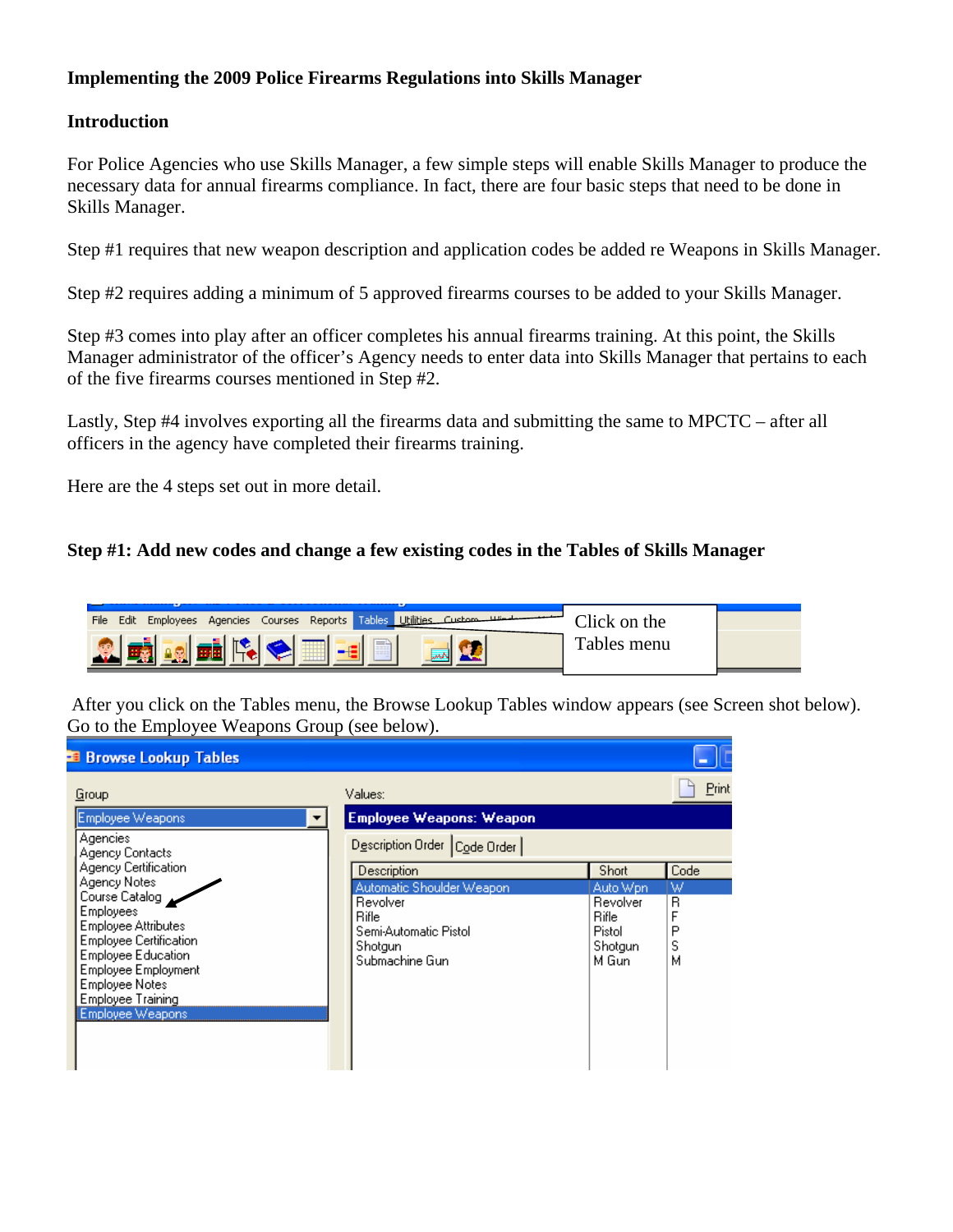Your current Weapons codes in Skills Manager must have the codes P (Semi-Automatic Pistol) and R (Revolver). Additionally, you must make the addition to the Weapon description codes (T1, T2, T3).

First begin by selecting the table "Weapon"; see the screen shot below:

| <b>E Browse Lookup Tables</b> |                                  |                   |            |
|-------------------------------|----------------------------------|-------------------|------------|
| Group                         | Values:                          |                   | Print List |
| Employee Weapons              | <b>Employee Weapons: Weapon</b>  |                   |            |
| `able:                        | Description Order   Code Order   |                   |            |
| Weapon<br>Make/Model          | Description                      | Short             | Code       |
| Caliber                       | Automatic Shoulder Weapon        | Auto Wpn          | W          |
| Application                   | Revolver                         | Revolver          | R          |
| Qualification                 | Rifle                            | <b>Rifle</b>      |            |
| . Status                      | Semi-Automatic Pistol<br>Shotgun | Pistol<br>Shotgun | Ρ<br>s     |
|                               | Submachine Gun                   | M Gun             | м          |
|                               |                                  |                   |            |

Next enter the Weapons and their respective codes, as shown in the screen shots below.

After clicking on the Insert or Change button in Skills Manager, the Weapon window comes up. See below.

| Group                                          | Values:                                                                  |                                        | Print List                       |
|------------------------------------------------|--------------------------------------------------------------------------|----------------------------------------|----------------------------------|
| Employee Weapons                               | Employee Weapons: Weapon                                                 |                                        |                                  |
| Table                                          | Description Order Code Order                                             |                                        |                                  |
| Weapon<br>Make/Model<br>Caliber<br>Application | Description<br>Automatic Shoulder Weapon<br>Revolver<br>Rifle            | Short<br>Auto Wpn<br>Revolver<br>Rifle | Code<br>W<br>$\overline{R}$<br>F |
| Qualification<br>Status                        | Semi-Automatic Pistol<br>Shotgun<br><b>Neapon</b>                        | Pistol<br>Shotgun                      | P<br>S                           |
|                                                | T1<br>Short Description<br>Type 1<br>Long Description<br>Type 1 Long Gun |                                        | ٠<br>le                          |
|                                                | FRIDAY<br>26<br>Last Change                                              | Save                                   | Cancel                           |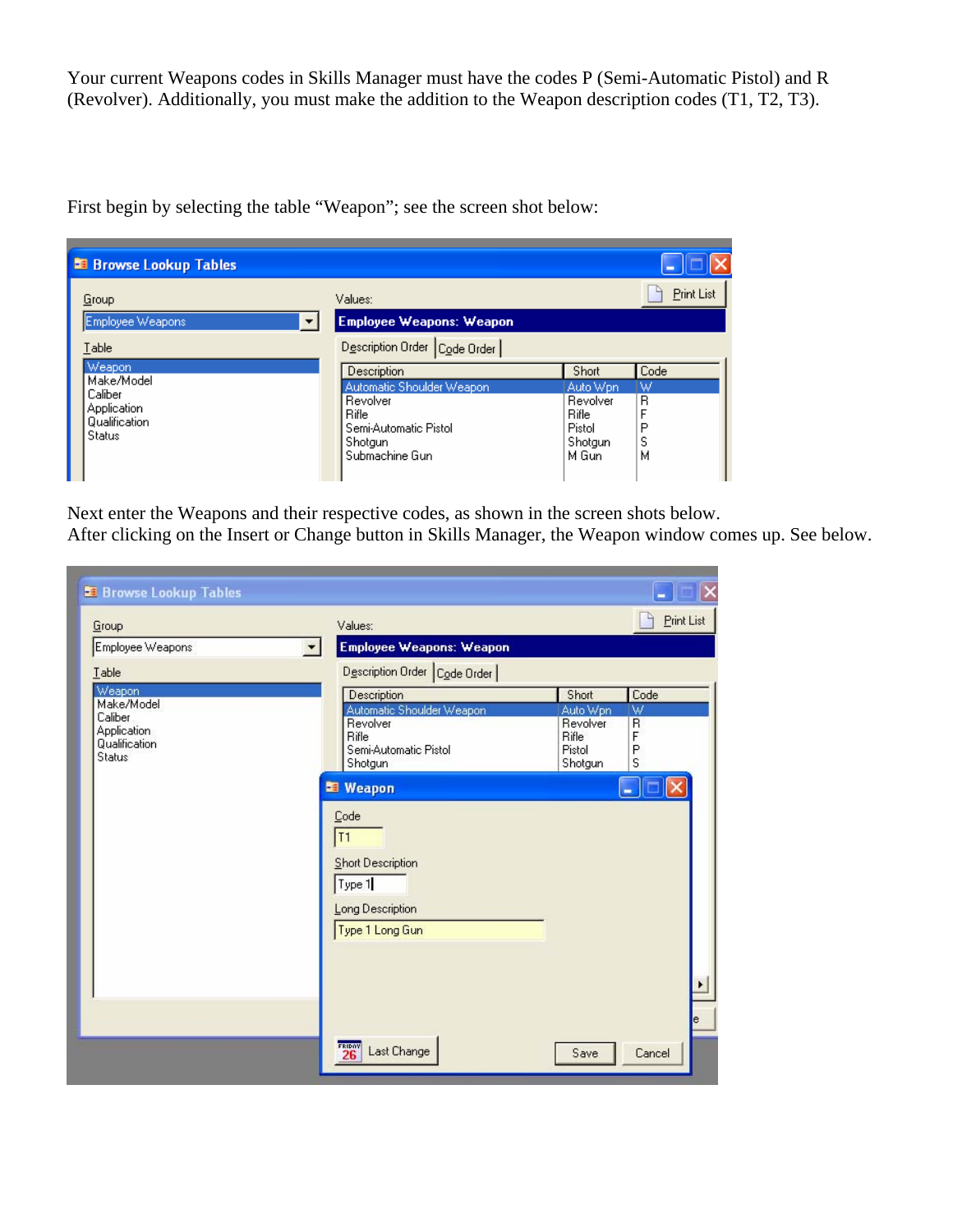**Browse Lookup Tables** ٣ **Print L** Group Values: **Employee Weapons: Weapon** Employee Weapons  $\blacktriangledown$ Description Order Code Order Iable Weapon Description Short Code Make/Model Automatic Shoulder Weapon Auto Wpn W Caliber Revolver Revolver R Application F **Rifle** Rifle Qualification Semi-Automatic Pistol<br>Shotgun Pistol  $\overline{P}$ Status  $\dot{s}$ Shotgun Submachine Gun M. M Gun Type 1 Long Gun Type 1 Τ1 Type 2 Long Gun Type 2 T<sub>2</sub> Type 3 Long Gun Type 3 T<sub>3</sub>

When completed "Weapon Description" codes should be the values per the screen shot below.

Note: There is no addition for a Type 4 Long Gun since the code "S" has been and will continue to be used for shotgun courses.

Next, change the application codes – as shown in the below illustration

| <b>El Browse Lookup Tables</b>                                                            |                                                                                                                                                                                                                                                      |                                                                                                |                     |
|-------------------------------------------------------------------------------------------|------------------------------------------------------------------------------------------------------------------------------------------------------------------------------------------------------------------------------------------------------|------------------------------------------------------------------------------------------------|---------------------|
| Group<br>Employee Weapons                                                                 | Values:<br><b>Employee Weapons: Application</b>                                                                                                                                                                                                      |                                                                                                | Print List          |
| Table<br>Weapon<br>Make/Model<br>Caliber<br><b>Application</b><br>Qualification<br>Status | Description Order   Code Order  <br>Description<br>2 hours classroom firearms training<br>30 Rounds fired in Training<br>Judgmental Training<br>Primary Weapon Day<br>Primary Weapon Low Light<br>Secondary Weapon Day<br>Secondary Weapon Low Light | <b>Short</b><br>ClassRm<br>30 Rnd<br>Judg<br>Primar Day<br>Primary LL<br>2nd W Day<br>2nd W LL | Code<br>с<br>D<br>z |

Four new Application Codes need to be "2 hours classroom firearms training" (Code: "C"), "30 Rounds fired in Training" (Code: "T"), "Judgmental Training" (Code: "J") and "Secondary Weapon Low Light" (Code: "Z").

Also, "Application Code" description wording for codes "D", "L", and "Y" must be changed as shown above.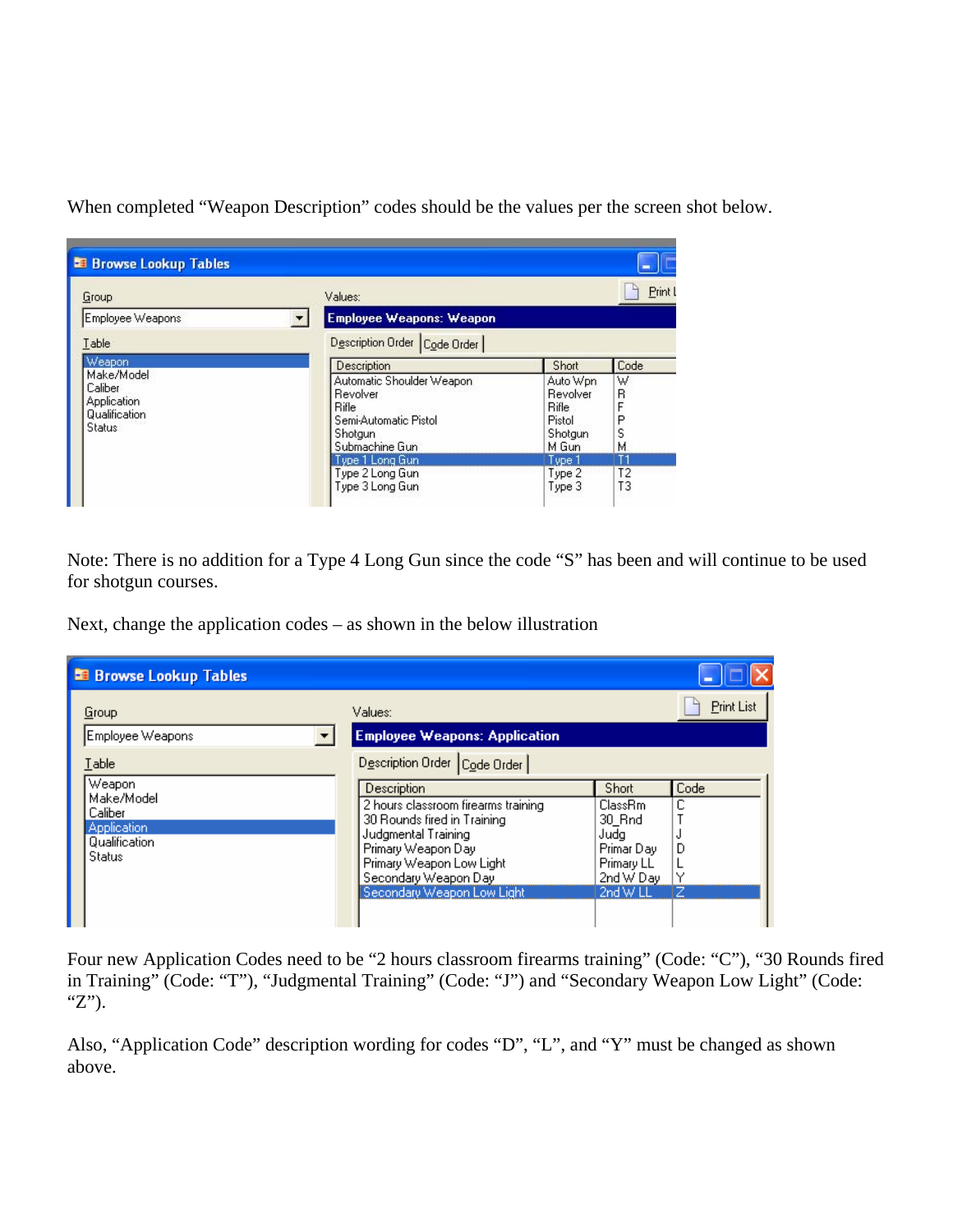#### **Step #2: Enter approved "Firearms" courses** (Minimum of 5 courses)

(A) When approved by MPCTC, a course approval number for each course will be sent to your Agency. It will then be necessary to enter those approved courses into the Skills Manager. Below is a sample group of five courses entered in a "Test/Fictitious" Police Department.

| Browse Courses                                                                                                                                                                     |                                        |                                                                                                                                                                           |                                               |
|------------------------------------------------------------------------------------------------------------------------------------------------------------------------------------|----------------------------------------|---------------------------------------------------------------------------------------------------------------------------------------------------------------------------|-----------------------------------------------|
| <b>Weapon Course Day Light</b><br><b>Program: Police</b><br><b>Subject: Firearms</b><br>Provider: XYZ Test Police Dept<br>Crs Type:<br>Trn Type:<br>Period: 1-01-2008 to 1-01-2011 | Hours:                                 | 0.00                                                                                                                                                                      | Gene<br>Prog<br>[All<br>Su <u>b</u> j<br>[Al] |
| Eind:<br>Title Order   I.D. Order                                                                                                                                                  |                                        |                                                                                                                                                                           |                                               |
| Title                                                                                                                                                                              | I.D.                                   | Provider                                                                                                                                                                  |                                               |
| Weapon Course Day Light<br>Weapon Course Low Light<br>Weapon Course - 2 hrs Classroom<br>Weapon Course - Judgmental Training<br>Weapon Course - 30 Training Rounds                 | P8888881<br>P8888882<br>DOOOOOO LLJ' - | <b>IXYZ Test Police Dept</b><br>XYZ Test Police Dept<br>P8888883 XYZ Test Police Dept<br>P8888884 XYZ Test Police Dept<br>P8888885   XYZ Test Police Dept<br>$\mathbf{u}$ |                                               |

Note: There are minimally five required firearms training courses:

Two Hours Classroom, Judgmental Training, 30 Rounds Training Fire, Day Light Course of Fire, Low Light Course of Fire.

**Keep in mind that when you add these courses into Skills Manager, the Subject for each course is "Firearms" (not "Inservice").** 

(see next page)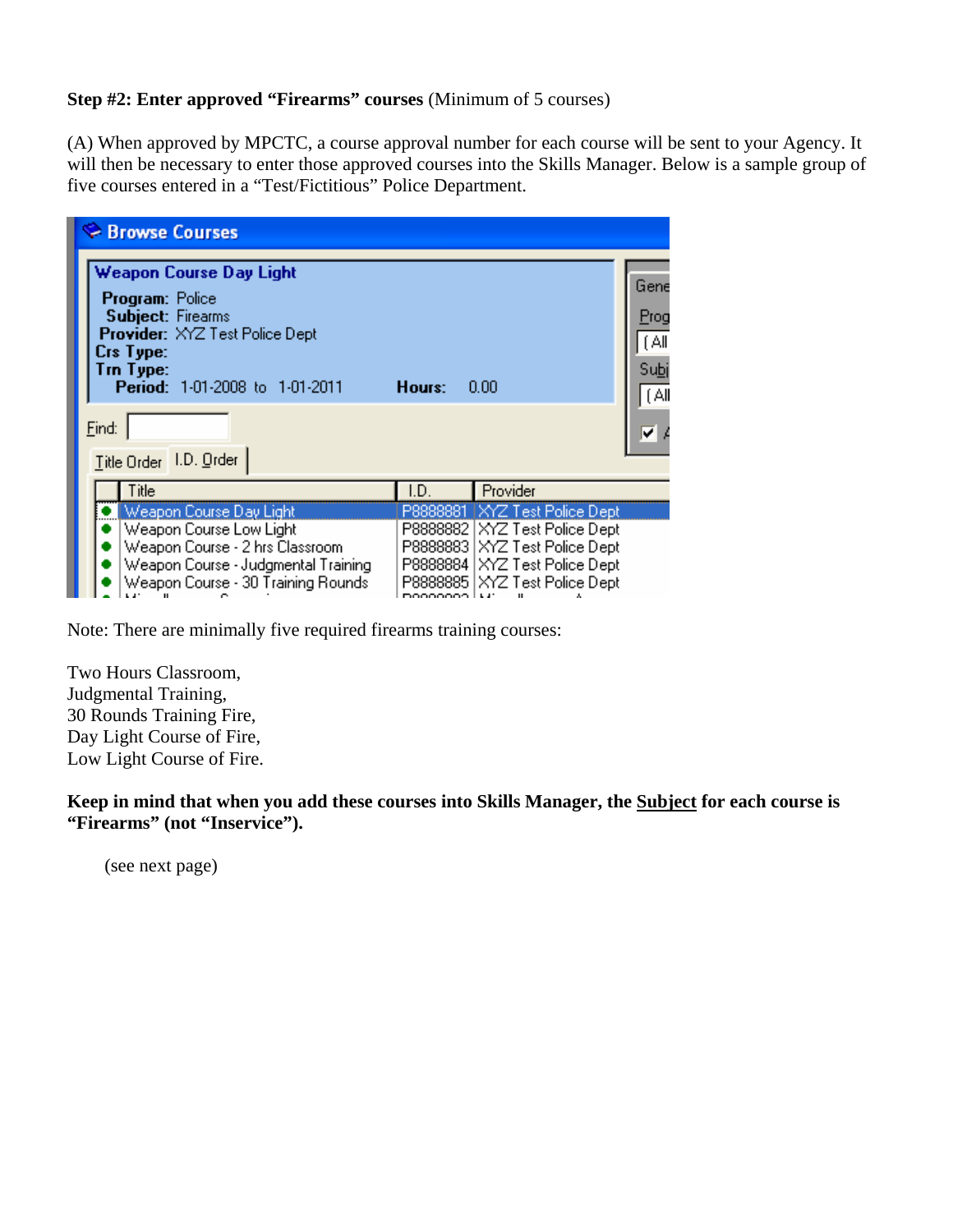| <b>Skills Manager: MD Police &amp; Correctional Training</b><br>劃                                                                      |                                                           |
|----------------------------------------------------------------------------------------------------------------------------------------|-----------------------------------------------------------|
| Edit Employees Agencies Courses Reports Tables Utilities Custom Window Help<br>File                                                    |                                                           |
| <b>EN EN ROLL</b>                                                                                                                      |                                                           |
| Add Course                                                                                                                             |                                                           |
| General Comments / Fees   Test Answer Key                                                                                              |                                                           |
| <b>Title / Identification</b>                                                                                                          | Note that the Subject value                               |
| <b>Title</b><br>Course<br>P8888888<br>2 Hours Classroom Training Course                                                                | for all five courses is<br>"Firearms" – including the $2$ |
| Date Approved -  Approved Period<br>Hours<br>Status:<br>$\boxed{01-01-2009}$ to $\boxed{01-01-2009}$<br>$01-01-2009$<br>Active<br>2.00 | Hour Classroom course                                     |
| Subject<br>Program<br>Firearms<br> Police                                                                                              |                                                           |
| Description                                                                                                                            |                                                           |
|                                                                                                                                        |                                                           |

As Stated previously, "Weapons Course 2 hrs. Classroom", has the subject "Firearms". This means that this course will apply only to **annual firearms training**, and the two hours will **not** be applied to the eighteen hours of required **annual inservice training**. If a Police Agency would like to have the two hours applied towards **annual inservice training,** a separate course with the subject **inservice** must first be submitted for approval to the MPCTC.

# **Step #3: Enter the officer's firearms training data into Skills Manager**

To enter completed training/qualification scores locate the officer's record by the "Browse Employee" then enter the officer's firearms training clicking on the "Weapons Scores" button.

After clicking on the "Weapons Scores" button, the "Add Weapon History" window comes up in Skills Manager. Enter the weapon training data for the Officer, as shown in the screen shot below.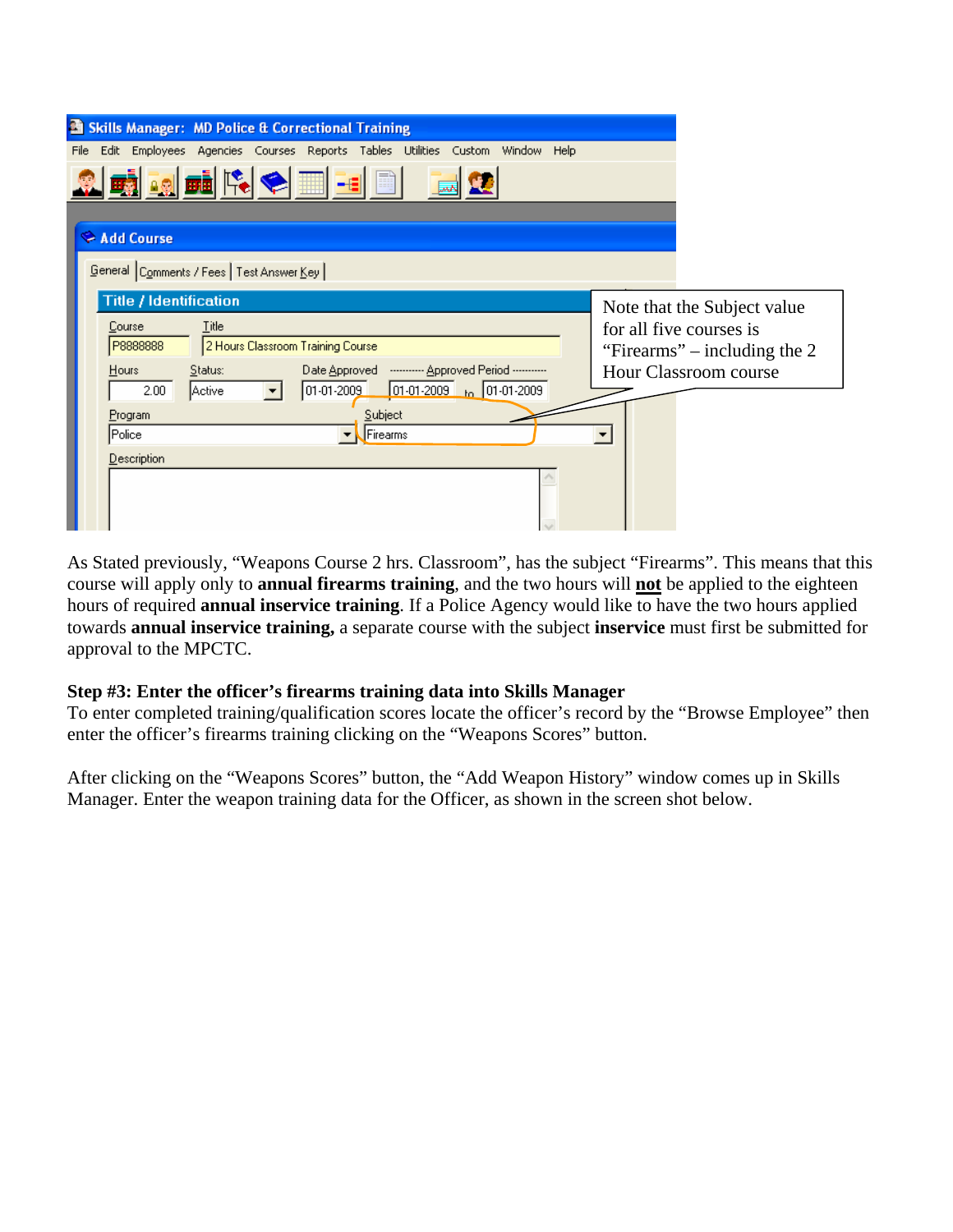| <b>Add Weapon History - Aalders, David B.</b>                                |           |
|------------------------------------------------------------------------------|-----------|
| General                                                                      |           |
| Course                                                                       | €         |
| Class                                                                        | €         |
| $\mathbf{\underline{D}}$ ate<br>Status<br>Score<br>Passed<br>0.00            |           |
| Serial Number                                                                |           |
| Make / Model<br>Weapon Type<br>Caliber<br>▼<br>$\overline{\phantom{a}}$<br>▼ | $B$ arrel |
| Application<br><b>Qualification</b>                                          |           |

The "Add Weapon History" page (shown above) must be filled out for each of the five firearms courses, described previously. This means there must be a firearms course for each of the following:

Two Hours Classroom, Judgmental Training, 30 Rounds Training Fire, Day Light Course of Fire, Low Light Course of Fire.

(See Next Page)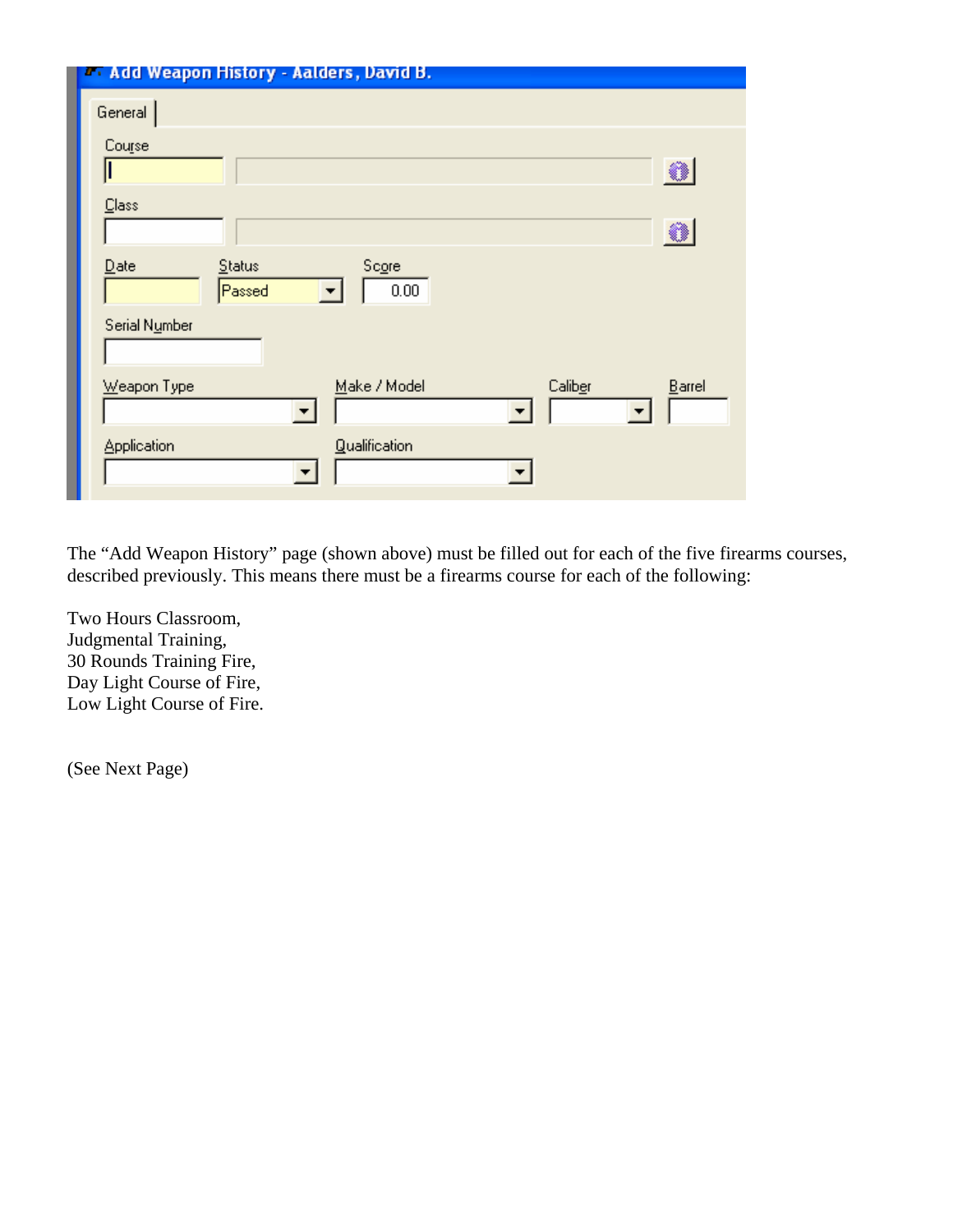| General                                                        |                                   |         |           |
|----------------------------------------------------------------|-----------------------------------|---------|-----------|
| Course<br>P14532                                               | 2 Hrs Classroom Firearms Training |         | $\bullet$ |
| Class                                                          |                                   |         | 0         |
| Status<br>$\mathbf{\underline{D}}$ ate<br>05-01-2009<br>Passed | Score<br>0.00                     |         |           |
| Serial Number                                                  |                                   |         |           |
| Weapon Type<br>Semi-Automatic Pistol                           | Make / Model                      | Caliber | Barrel    |
| <b>Application</b>                                             | <b>Qualification</b>              |         |           |

Here is an example of filling out a course for a given officer that applies to the Two Hours Classroom.

It is very important to note that in the above example each of the following fields must be filled out for each firearms course:

**Course No**. (see screen shot above)

**Weapon Type**: This must be Semi-Automatic Pistol or Revolver

**Application**: choose 1 out of the following categories:

 2 hours classroom (we would choose this selection in the example above since the course is a 2 hour classroom course), Judgmental Training, 30 rounds fired in Training, Primary Weapon Day, Primary Weapon Low Light

#### **Qualification**: Annual

Keep in mind that in the Weapons History window, the two courses, "Primary Weapon Day" and "Primary Weapon Low Light" need to show a Status value of "Passed" and a Score value equal to the actual shooting score that the officer scored in the completed course of fire. See the previous screen shot.